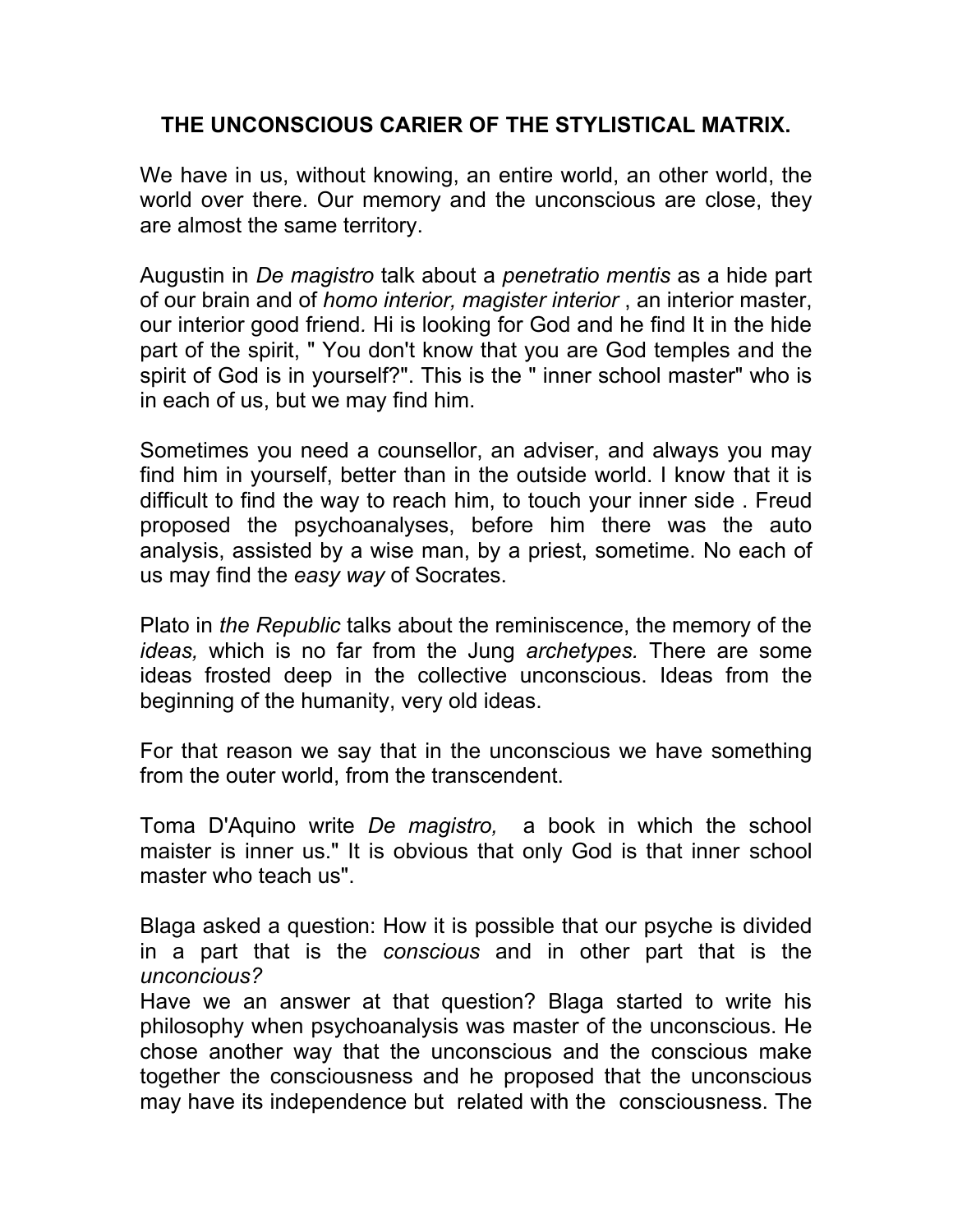unconscious may have spiritual aspects, play a role in the cognition, in the understanding, and is a sort of guide, an adviser, of the conscient life. .

It was Blaga's choice. For that he emphasises the stylistical matrix, the couple of categories. He need them to show that the unconscious had proper thinking, proper intelligence, even it is unconscious.

Maybe we may say that this double of categories unnecessary. It is exactly the thought I had at the beginning. But in this situation we need to break the usual categories, a part having normal conscious functions and another part an unconscious one. We reach the same couple of categories or, maybe, different categories for the unconscient as Blaga proposed. And it is interesting that Blaga insisted on the difference, by the way, of the space and the time, in the unconscious and in the consciousness. These forms of our sensibility, the space and the time, are them we have learnt in school. But, from our inner man, constantly some waves of the *personanta*  come and may modulate this space and this time. I am feeling very well when I live in a waved space, as my parents lived, and my entire ancestor lived. I like to be in a journey on the see, on the ocean, on the large fields, to see sunsets and sun rises. The Russians may have another feeling, the feeling of the large spaces, in an unending field

……………….................................................................................

That is way Blaga postulate the stylistical matrix. We have our style of life, which is unconscious; determinate, and not only by the stylistical matrix, here play an important role the Karl Gustav Jung's archetypes. But it's no so that Jung thoughts. There is not one determination for all the humanity, there is a relative determination, relative by geographical area, by nations, by social groups, by the family, and may be even an individual determination. That means, I have some unconscious determinations hereditary transmitted but I have even my own individual determinations which I build up in my life and may be mixed with the old memories. Much of my individuality becomes, by this way, unconscious. My stylistical matrix has general and individual mixed determinations, and are mixed with my archetypes. Is my personality. And with you is the same. We are a mixture of general and individual that build, for each of us, our proper individuality.